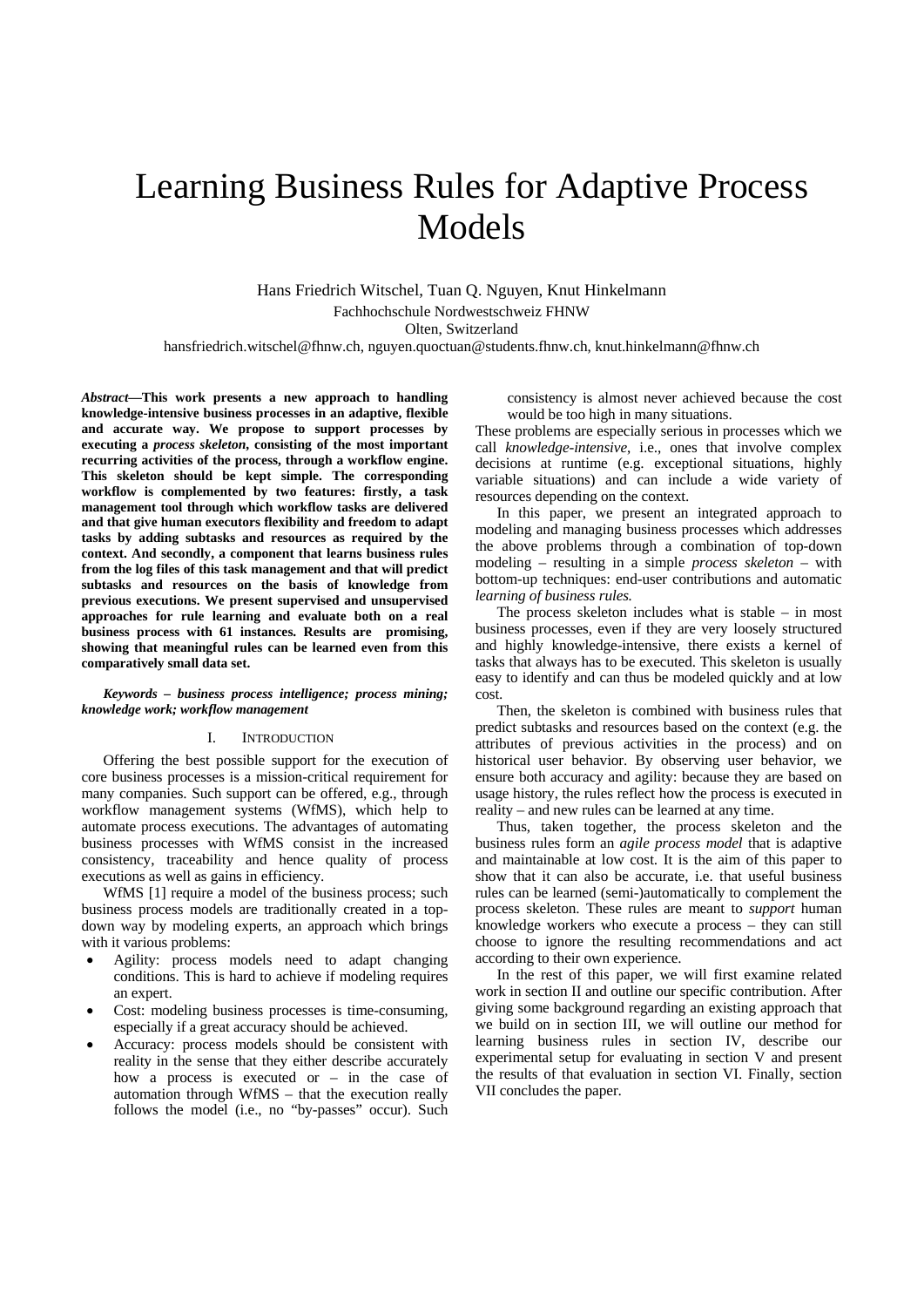## II. RELATED WORK

In [2], three dimensions of change for business processes are introduced:

- Dynamism: adapting the model (at design time) to evolutions in the execution of a business process
- Adaptability: reacting to exceptional circumstances at runtime
- Flexibility: being able to execute on a partially specified model (where the full specification is made at runtime)

The need for dynamism has been recognized by researchers a long time ago and has resulted in the emergence of the new research area of business process reengineering, see, e.g., [3].

The accuracy of process models which are created by human experts is a related problem: the complexity of most business processes often leads to discrepancies between the model and reality [4]. Therefore, process mining has been proposed as a means to discover process models from usage data: traces of real process executions, e.g. recorded actions in event logs, are the basis for learning process models automatically [3][5]. Besides the discovery of process models, checking the conformance of a model with traces of real executions is another discipline in process mining [6]. Finally, van der Aalst [7] has proposed various ways of enhancing process models, e.g. with information about execution times and relationships between human executors. Learning (decision tree) classifiers to predict decisions in the case of choices is another kind of process model enhancement [8]. It is related to our approach since a decision tree can be represented as a set of business rules that predict subsequent activities. In [9], the history of process executions is used to learn a model that recommends activities in a running process instance.

However, decision mining and process mining in general focus exclusively on the control flow, i.e., activities of a process model are treated as atomic units, their internal structure, e.g., resources or subtasks, are not considered or predicted. In [10], we have investigated how possible subtasks of process activities can be recommended based on the analysis of informal traces of work (email). However, in that approach we did not build on an existing WfMS to collect traces of process execution.

The challenges regarding adaptability and flexibility result from the fact that the traditional distinction between design time and run time in workflow management [11] can be less strictly followed in cases where the flow of action (traditionally modeled at design time) is largely determined by input that is received only at runtime.

Modeling languages that are based on business rules (e.g. [12]) have been claimed to be more flexible and expressive than graphical models – in terms of flexibility, it is possible to create *partial* process descriptions with business rules, and the expressiveness of rules is higher because they can take into consideration the run-time process context. Although these advantages are confirmed by [13] in a comparative evaluation of the two approaches, the authors of that study also find that specifying workflows solely through business rules has the drawback of requiring more technical

knowledge and being more difficult to understand and maintain by humans than a graphical model.

Various other solutions have been put forward to achieve flexibility: as discussed in [1] and [10], trying to model all possible choices at design time is rarely possible and results in complex and unwieldy models.

Therefore, combinations of process models and business rules have been put forward. By separating the business logic from the process logic and representing it as rules, the complexity of process models can be reduced. The KISS approach [15] combines semantically enhanced process models with business rules to increase their flexibility. A similar approach is taken in [1][14] where a combination of a core process model (similar to our proposed skeleton) with *pockets of flexibility* is proposed – in which predefined or new process fragments are inserted into the core model at run time via rules (contained in so-called *build activities*). But again, this approach concentrates on the control flow, and does not consider e.g. resources used in process activities.

Other approaches for ensuring flexibility in processes consist in giving more freedom and responsibility to the human executors of processes. Examples of such endeavours are case handling [16] and task management approaches based on task patterns [17][18]. The task pattern approach relies on collaborative development of process knowledge. A combination of process skeletons with pattern-based task management is proposed in [19].

However, the idea of having at most a very coarse process model ("flexibility by granularity" [2]) and leaving details of process execution to humans is problematic since it fails to adequately support these persons in their work. In general, as pointed out in [9], as the flexibility of execution increases, the support offered by process-aware information systems usually decreases.

Finally, there are approaches that also propose to model families of business processes on a coarse level and then make them configurable such that they can be adapted to the concrete needs of a situation or company [19][20]. The focus of these approaches is, however, not so much on flexibility for individual processes, but on the *re-use* of models of recurring processes across companies.

# *A. Contribution*

Our approach builds on and extends previous work as follows: We start from the notion of a *process skeleton*, similar to the core process model in [2]. That model is deployed as a workflow, but its activities can be handled flexibly by the executors in a *task management* framework (see [17][19]) by adding resources and subtasks at their own discretion. That handling is captured in an event log, which serves as the basis for *learning business rules* that recommend resources and subtasks in later process executions. This learning approach is similar to decision mining [8], but goes beyond it since it predicts task features, not only the control flow.

All in all, our proposed approach combines the advantages of previously introduced ones to respond to the challenges mentioned earlier: It reduces the *cost* of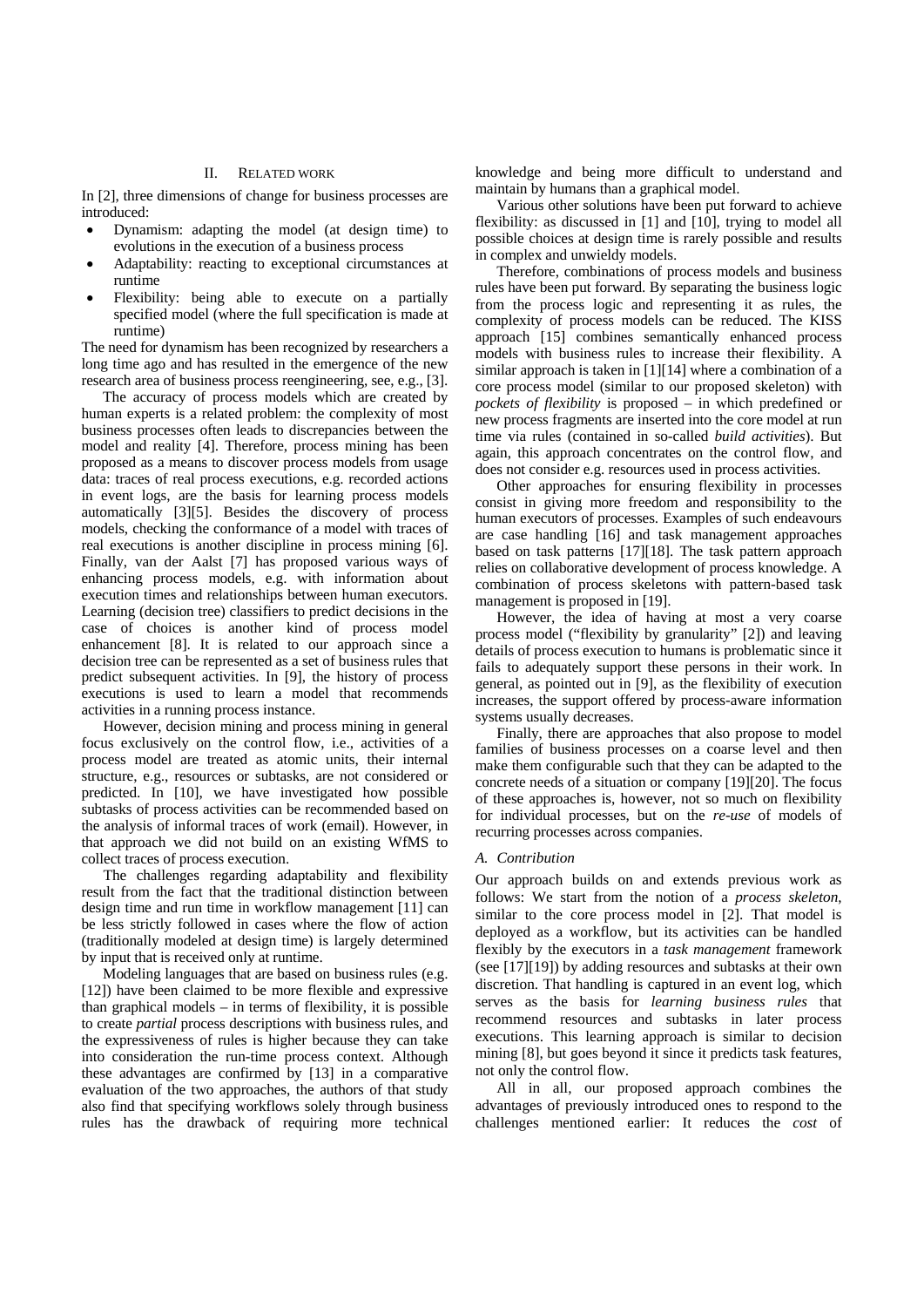modeling since it only requires a rough process skeleton to be deployed. Furthermore, it ensures *flexibility* and *adaptability* by giving responsibility to humans (task management) and triggering rules based on the context. On the other hand, it offers adequate *support* to knowledge workers through recommendations. By learning the rules from real process executions, this approach also ensures the *accuracy* of the resulting model.

#### III. BACKGROUND: THE KISSMIR APPROACH

As outlined in the previous section, this work builds on the KISSmir system, as described in [19]. KISSmir is based on a process skeleton that contains those activities of a business process that are always executed. The process skeleton is deployed as a workflow – human executors are assigned tasks that they need to complete.

The tasks are loaded into a task management application where they can be modified by adding resources (persons or documents), notes, subtasks or statements of problems that occur during execution.

Task executors are supported by recommendations of resources, subtasks and problem/solution statements that have been contributed by other persons during execution of the same activity (see [19] for details).

Any modifications of tasks, e.g., addition of resources, subtasks or problem statements, be it by copying from the task pattern or manual creation, are logged by the system.

## IV. LEARNING BUSINESS RULES

The learning of business rules that we propose in this work is based on the KISSmir system logs. It consists in an initial preprocessing, followed by either supervised or unsupervised learning, as described in the following subsections. Both rely on co-occurrence of attributes, e.g. the fact that the presence of a certain problem (exceptional situation) triggers a certain subtask to be executed. We thus understand a business rule as an implication of the form A  $\rightarrow$  B, meaning that the presence of the element A in a case implies that B should also be present.

#### *A. Preprocessing*

The data from the KISSmir system logs is transformed into feature vectors, each of which represents exactly one process instance. Formally, a feature vector for a case c is given by

$$
\vec{c} = (c_1, \dots, c_k, s_1, \dots s_l, p_1, \dots, p_m, r_1, \dots, r_n)
$$
  
tributes are derived as follows:

- The at
- $c_1, ..., c_k$  are attributes that describe the case as a whole (process variables)
- $S_1$ , ...  $S_l$  describe the subtasks that have been added to *any* of the activities of which the case consists. Each attribute  $s_i \in \{0,1\}$  denotes whether a given subtask (from the set of all subtasks in the whole log) is present in the given case  $(s_i = 1)$  or not  $(s_i = 0)$ .

In the same way,  $p_1, ..., p_m$  and  $r_1, ..., r_n$  describe the presence of problem statements  $(p_i)$  and resources  $(r_i)$ in a case.

Subtasks and problem statements are identified by their name. Obviously, the same kind of (sub)task (resp. problem) can be described by different names and it is thus sometimes difficult to match the subtask names that describe the same activity. On the other hand, subtasks are frequently accepted recommendations, which ensures consistent naming across process instances. The set of features used is given by all resources, subtasks and problem statements that actually occurred in the past, not limited to any fixed or predetermined set.

#### *B. Supervised learning*

Supervised learning through classification consists in predicting one value of a feature vector from some or all values of the other attributes, i.e., we want to learn a classifier that predicts the presence of a particular subtask  $s_i$ in a given case, based on the presence of other subtasks, resources and/or problems in the same case. This is promising since often the presence of an exceptional situation (as documented by problem statements) triggers the execution of a subtask, or one subtask triggers another etc.

# *1) Learning decision trees*

Because of the temporal dependency between activities – as given by the workflow – we do not use the full feature vectors in each case: when we train a classifier for an attribute, say subtask  $s_i$ , we prune the feature vectors of all training cases such that they only include the case attributes  $c_i$ , plus those subtask, problem and resource elements that have been used in activities prior to or equal to the one to which the current class attribute  $(s<sub>i</sub>$  in our example) belongs. In our experiments, we used the Weka machine learning library [22] and its implementation of the J48 decision tree learner [23] – we loaded the feature vectors into the tool, which then produced candidate decision trees out of them.

#### *2) Selecting decision trees, deriving business rules*

In a real-life scenario, most elements of feature vectors are 0, i.e., subtasks, resources etc. are used in only a few cases. For those attributes that do not strongly depend on the presence of other elements, this strong bias means that their corresponding decision tree will consists of only one node which is root and leaf at the same time and decides for a value of  $0 - i.e.,$  the classifier predicts the absence of the element in all cases. Obviously, these are not interesting business rules.

Only attributes whose presence depends significantly on others will result in a decision tree with more than one node. Therefore, choosing all learned decision trees that have more than one node is a simple, but – as we will see later – effective approach for filtering the initial set of decision trees.

Since each decision tree can be expressed as a set of rules, we can easily derive our targeted business rules from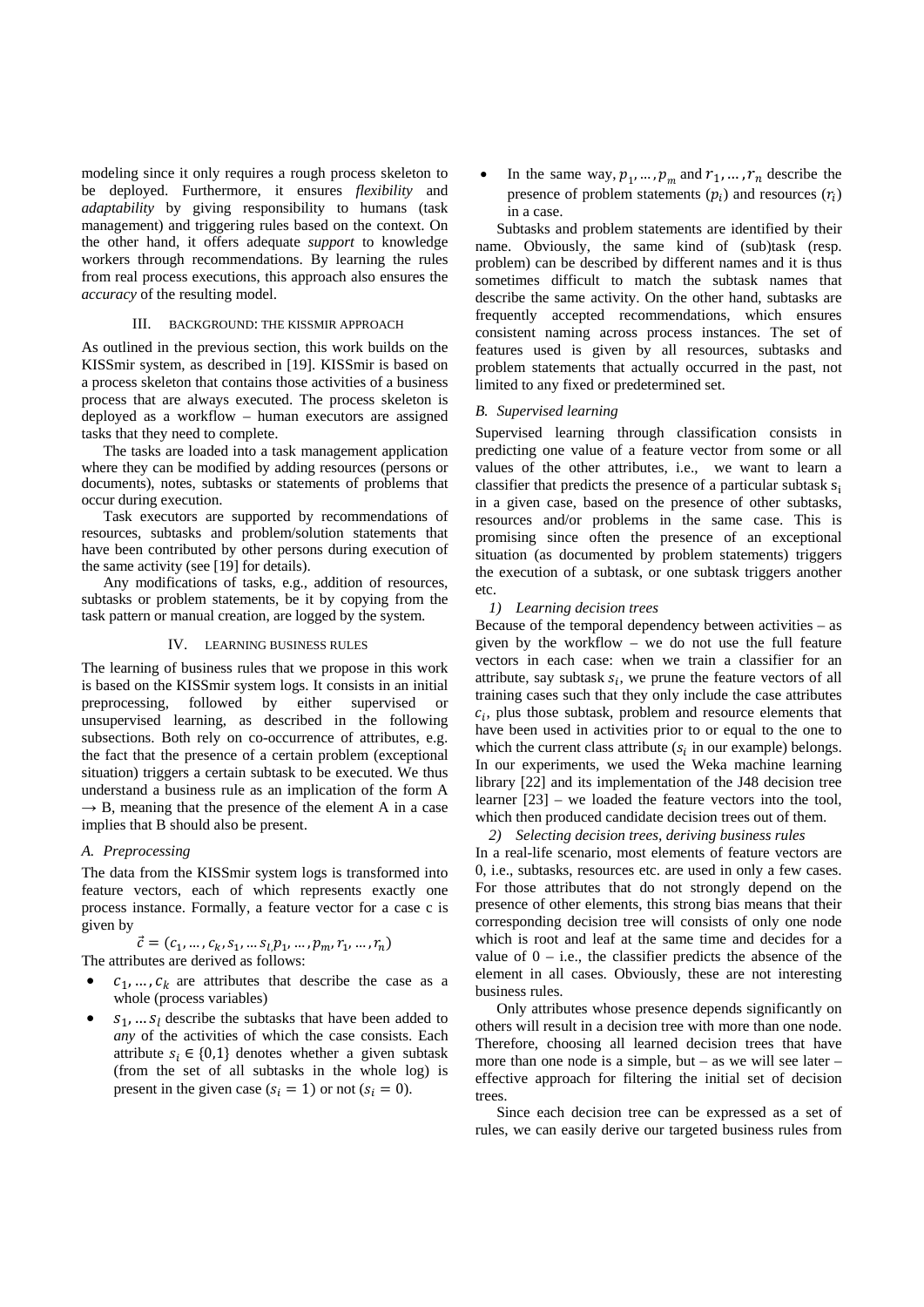the resulting set of trees. We will see later that in practice, most trees are not very deep (two or at most three levels), such that the resulting rules are simple and human-readable.

# *C. Unsupervised learning*

Mining association rules is another approach to derive business rules which determine appropriate subtasks for certain problems, i.e., we are looking for co-occurences of problems and subtasks in process instances. For this, we transform feature vectors representing the process instances into *transactions*, where only the attributes with a value of 1 appear, say, e.g.,  $\{c_2, s_3, s_7, r_4\}.$ 

## *1) Mining associations*

We then use the Apriori algorithm [24] from the Weka library to derive association rules. Because of the known weaknesses of approaches that use support and confidence – confidence does not accurately measure the statistical dependence between antecedent and consequence of a rule [25] – we chose to additionally analyse the co-occurrence patterns in the data using a likelihood ratio measure [26] that is particularly reliable in cases where frequency distributions are skewed (which is the case for our data set). For this purpose, we used the software tiny  $CC<sup>1</sup>$  which implements the likelihood ratio measure for computing the significance of co-occurrences of words in sentences of natural language text. We therefore represented the transactions as "sentences" where each sentence is formed of the subtasks, resources or problems that are present in a given case – each such element is a word of the sentence.

#### *2) Selecting association rules*

For the unsupervised variant of the rule learning, we need to rely on thresholds to filter rules. In case of the Apriori results, we can filter by confidence, in case of the tinyCC results, we can filter by the likelihood ratio values. The threshold needs to be set manually.

In both cases, we need to additionally discard rules that point into the past, i.e., ones where the consequence of a rule appears in an activity that occurs temporally before the activity to which the antecedent of the rule belongs.

## V. EXPERIMENTAL SETUP

Within the School of Business at our university, there are two master programmes – "Business Information Systems" (BIS) and "International Management" (IM) – that have a very similar student selection process. The so-called "matriculation process" for the two master programmes, i.e., the process of checking and deciding on student applications and of communicating these decisions to applicants, forms the context of our experiments.

For each of the two master programmes, there is one secretary in the administration office (see the middle layer of the process model below) who performs the majority of activities within the student selection process.

The work of the two secretaries in the matriculation process is supported by an implementation of KISSmir. In

this evaluation, we have concentrated on the sub-process "Check application" that consists of four sub-tasks as shown in Figure 1 and that is performed by the secretaries alone.

We logged the execution of 61 instances of this process with the KISSmir tool and then transformed the log data into feature vectors as described above. In this case, the case attributes were the previous degree of the applicant (DEGREE) and her nationality (COUNTRY).

Table 1 shows statistics about the other attributes that occurred in the 61 matriculation cases.

Regarding the number of resources, the statistics are somewhat misleading since 61 of the 64 distinct resources were attached to the tasks automatically by the workflow and contain information about the applicant.

This means that there were only 3 distinct resources being used. Since these were mutually exclusive, we created a single attribute (called WEBNAME below) that had the title of the resource chosen as value.



Figure 1. The matriculation process

|  |  | TABLE 1. STATISTICS OF THE LOG DATA |
|--|--|-------------------------------------|
|--|--|-------------------------------------|

| <b>Measure</b>                          | Value |
|-----------------------------------------|-------|
| Number of cases (process instances)     | 61    |
| Number of subtasks added by secretaries | 34    |
| Number of distinct subtasks             | 16    |
| Number of problems used                 | 19    |
| Number of distinct problems used        |       |
| Number of resource attachments          | 314   |
| Number of distinct resource attachments |       |

Thus, including the two case attributes, there are 28 attributes in each feature vector (2 case attributes, 16 subtask attributes, 7 problem attributes and 1 resource attribute).

 <sup>1</sup> http://wortschatz.uni-leipzig.de/cbiemann/software/TinyCC2.html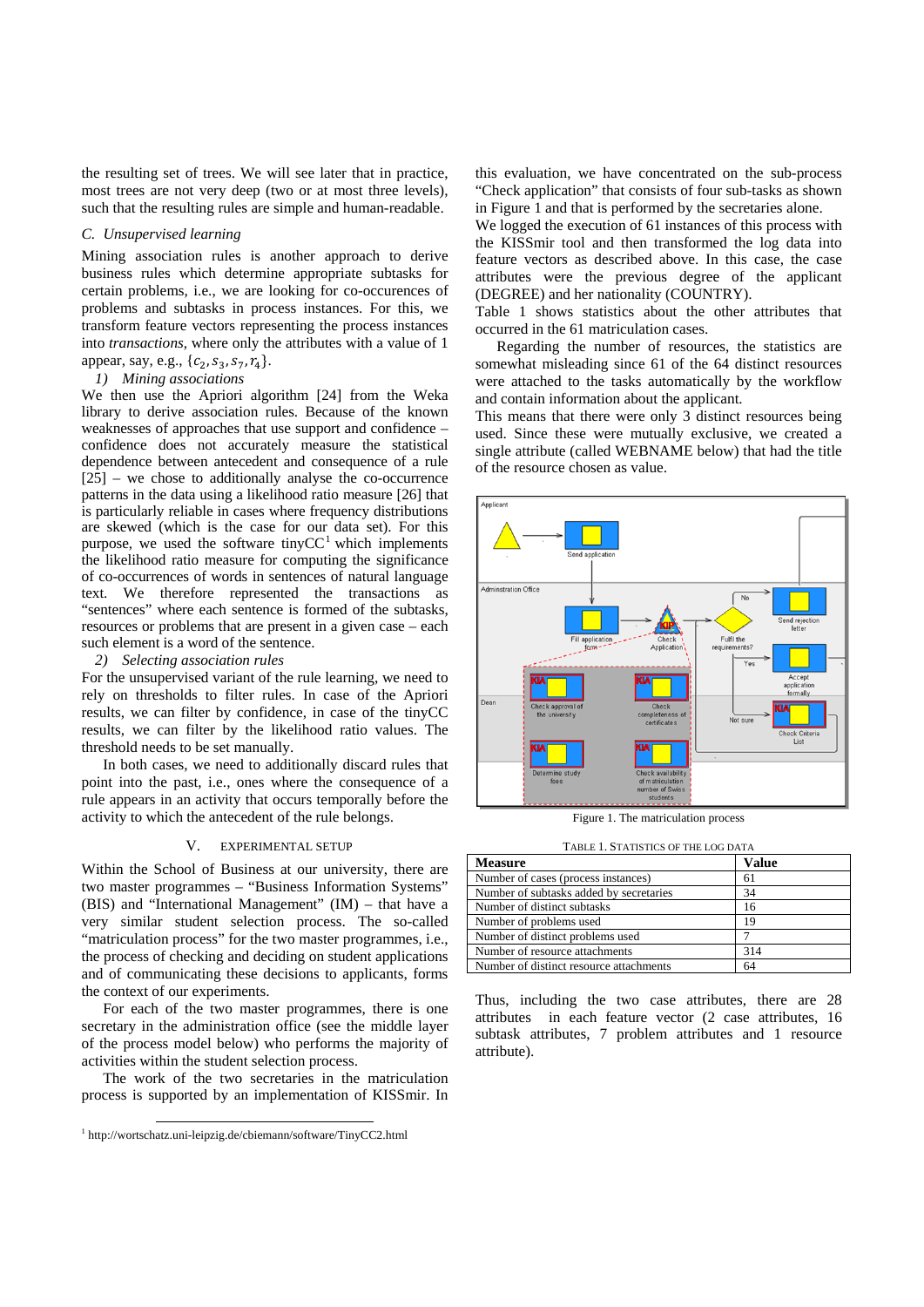### VI. RESULTS

# *A. Supervised Learning*

Classifiers are usually evaluated by measures such as accuracy of area under the (ROC) curve (AUC). In our case, however, we are not so much interested in the quality of the classification, but rather in the quality of the *model* that is learned – i.e., the decision trees. Because of the small scale of our experiment and since we know the process rather well, we were able to judge the degree to which the extracted trees made sense.

By applying the procedure for extracting business rules as described above in section 0, we found five non-trivial decision trees. Three of them have only two levels. We will thus describe them directly as rules where the antecedent of the rule corresponds to a value of the root node of the decision tree and the consequence of the rule describes the value of the attribute that should be predicted. For each rule, we add a short description that explains the rationale of the rule in terms of the matriculation process. In each case, we only present the "positive" variant, i.e., the variant that predicts the *presence*, not the absence of the class attribute.

- *Applicant has degree in a complete different area = 1*   $\rightarrow$  *Ask the dean* = *1*. This rules predicts the presence of the subtask "Ask the dean" (consequence) in cases where an applicant had a degree that was definitely not compatible with the requirements of the master programme (e.g. the student had a Bachelor degree in French language and applied for the International Management master programme, antecedent). This accurately describes the current practice of the secretaries.
- $COUNTRY = Other \rightarrow Check$  anabin = 1. This rule predicts the presence of the subtask "Check anabin" in cases where the applicant is neither from an EU nor from an EFTA country. Anabin is an information platform where university degrees and accreditations can be compared for equivalence. Hence, this rule predicts that the platform should be consulted for students from non-European/non-EFTA countries.
- *Ask the student for a description of the financial*   $situation = 1 \rightarrow Forward solarship documents to$ *commission = 1.* This rule predicts the presence of a subtask – namely forwarding an applicant's scholarship application documents to a commission – from the presence of another subtask, as given in the antecedent. When a request for scholarship arrives, the secretaries will first ask the student for a description of his/her financial situation. When that description is received, the documents will be forwarded to the commission.

In addition to these simple rules, two three-level decision trees were discovered. One of them is shown in Figure 2: its leaf nodes (light grey boxes) contain the values of the attribute WEBNAME. That attribute describes which of

three letter templates were chosen by the secretaries in their last task – "Accept application formally".

The tree should be read as follows: if a problem statement is present that indicates that the Bachelor degree of a student is still missing because the student is still studying, the student can be accepted, but one needs to use a special letter template in which the applicant is asked to hand in the certificate as soon as (s)he finishes his/her studies. If this is not the case, but the problem "Applicant has degree in complete different area" is present, a letter template should be used in which the student is informed that (s)he needs to take part in a so-called pre-master course to catch up with important foundations for their studies.

Only if none of the two problem statements is present, the standard letter template will be used. Although this tree is largely correct, the two attributes are actually independent, i.e., theoretically – yet very improbably – both could occur together.



Figure 2. Decision tree for the attribute WEBNAME in the activity "Accept application formally".

Unsupervised learningTable **2** shows the set of rules extracted with tinyCC using a likelihood ratio threshold of 10.0 and filtered by temporal consistency. They are to be read from left to right; the letters in brackets behind each attribute indicate whether it is a case attribute (c), a subtask (s), problem (p) or resource (r).

Some of these rules – numbers 1, 3 and  $6$  – are also extracted with supervised learning. The rest can be divided into useful additional rules (4 and 8, e.g., rule 4 will remind the secretaries to forward documents to the commission when a scholarship is requested) and over-generalisations (rules 2, 5 and 7, e.g., rule 2: checking the result of an interview with the student does not always result in using the acceptance letter that notifies about pre-master studies).

All in all, unsupervised learning produces slightly more rules, including more useful rules, at the cost of some noise.